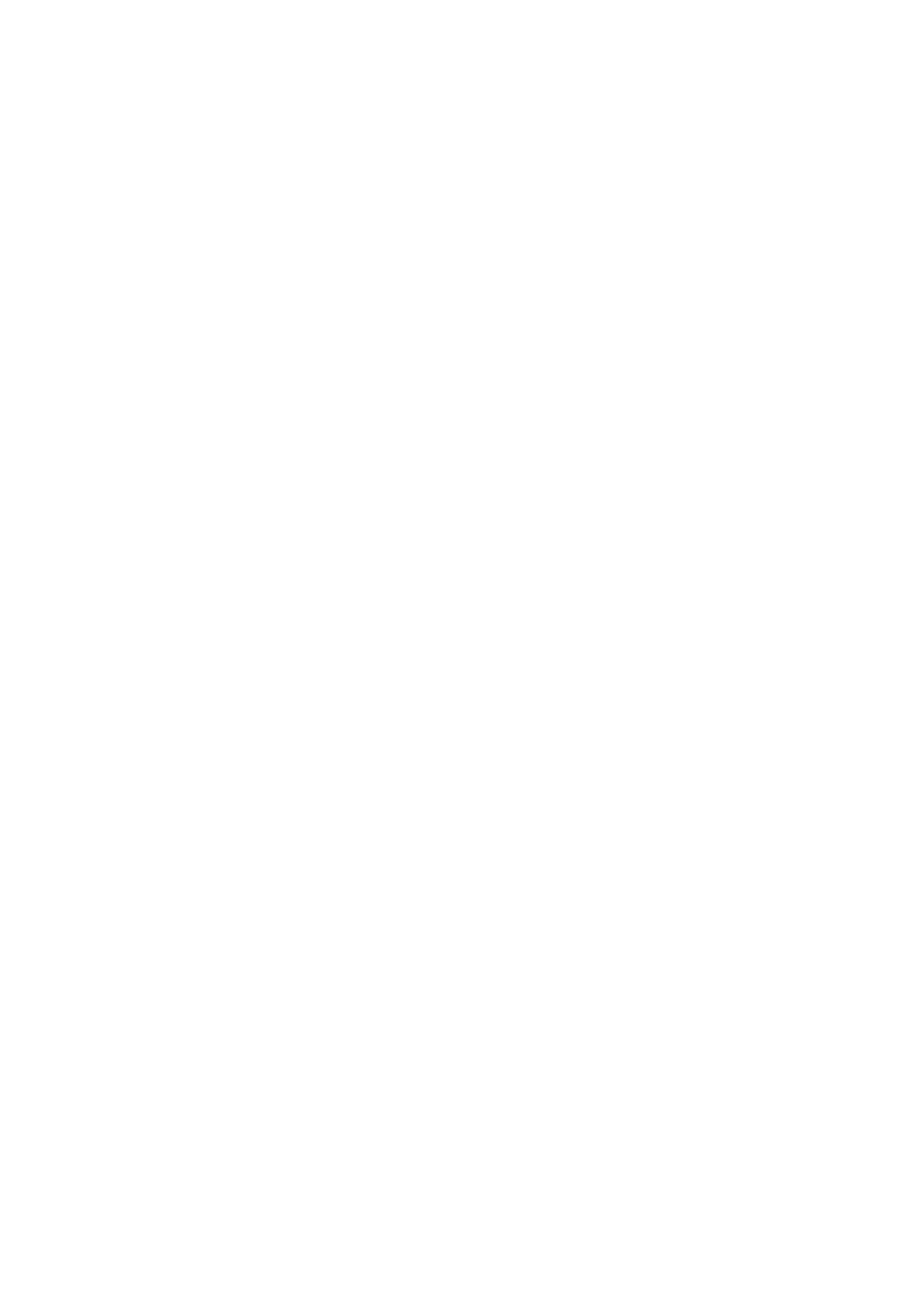## 'REVERIE' by JAKE WEISZ

EXHIBITION AND BOOK LAUNCH

NOV 17 TO DEC 6

**New York** – the quintessential modern city with its iconic landmarks, boroughs and flavours. Jake Weisz has uncovered and exposed with his inspiring and sensitive photography to reveal what mostly goes unnoticed in the most familiar of cities.

The grand, theatrical image of New York City is distilled to a single sidewalk, to a single man's breath caught in the morning air. In Reverie, New York City is presented in a profoundly personal and intensely beautiful way, rather than in the superficial and clichéd way to which we are accustomed. A city that is stark and empty while simultaneously bursting with uncontrolled vitality and urgency. The city is alive with moments like this. Its citizens crammed together in its dense towers, yet lonely and disparate – each caught up in his own thoughts, his own fanciful musings.

Loneliness is rife in cities, a paradoxical symptom of their perpetual crowds. It is loneliness that is masked by the chaos, as is beauty too - a quiet beauty that Jake Weisz captures in his photographs, the kind of beauty that takes our breath away. The images in this book open a window for us to examine the secrets and dreams of New York City and the men who inhabit it, the moments that might otherwise go unnoticed or unseen.

Reverie resides in the place where the physical plane and the imaginative world meet. As we turn each page, we are transported by the tangible, tender bodies juxtaposed with the harsh, concrete city into the minds of Jake Weisz's subjects––into that indescribable space between consciousness and dreaming - the space where each of our private fantasies, at least for a moment, seem part of our day-to-day world.

It is this moment that Jake Weisz invites us to finally touch.

## PUBLICATION **'REVERIE' \$120**

## Pricing

WINDOW IMAGE - 115 x 156 cm **\$4850** EDITION of 3

WHITE WALL - large 87 x 124cm **\$3850** framed **\$3350** unframed EDITION of 8+AP

BLACK WALL Hero image 163 x 247 ONE EDITION ONLY **\$9850** framed.

WOODEN WALL – 65 x 47cm **\$850** framed **\$750** unframed EDITION of 15

\* all images are available in hero size, large and small. Sizes are approximate.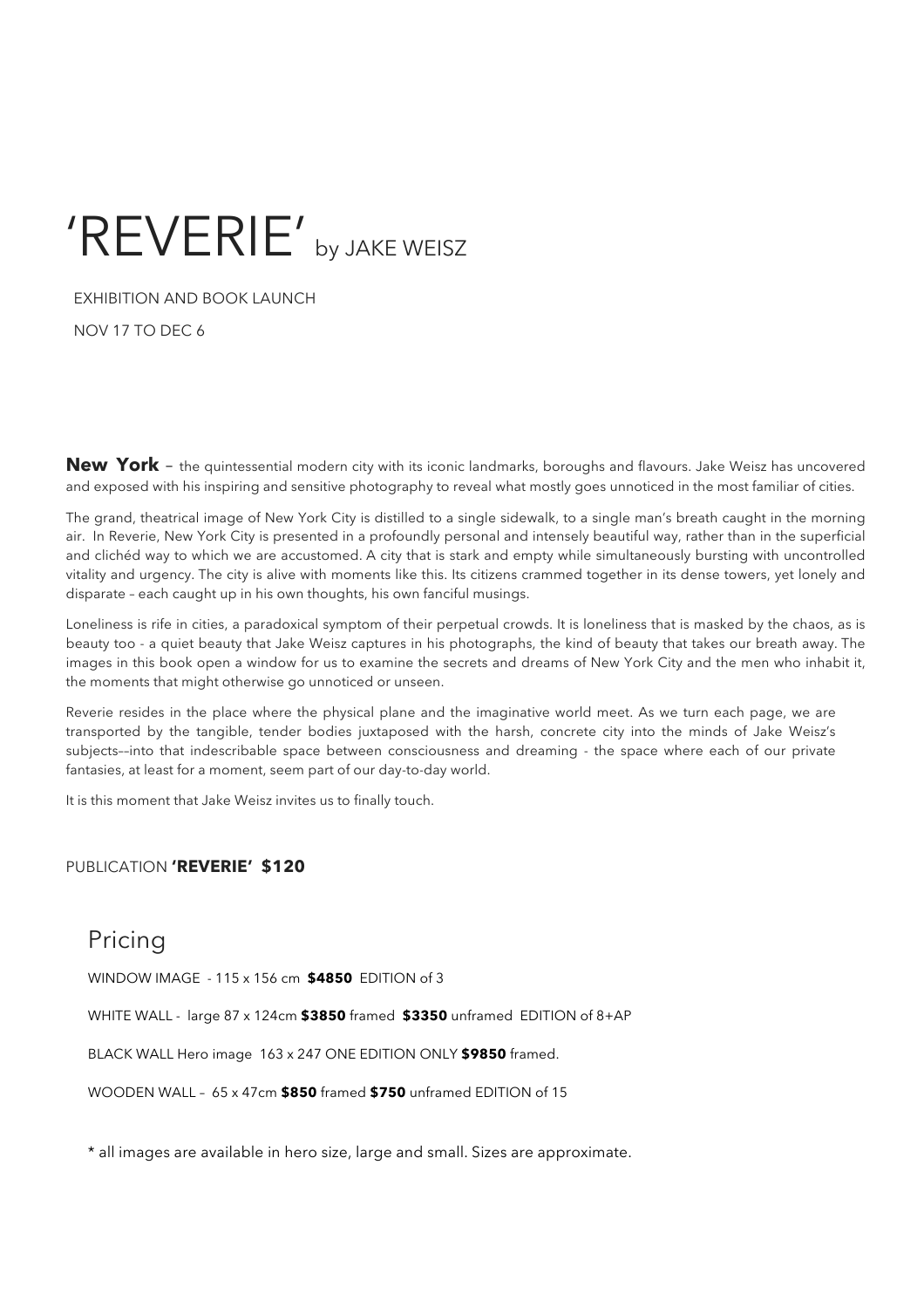

















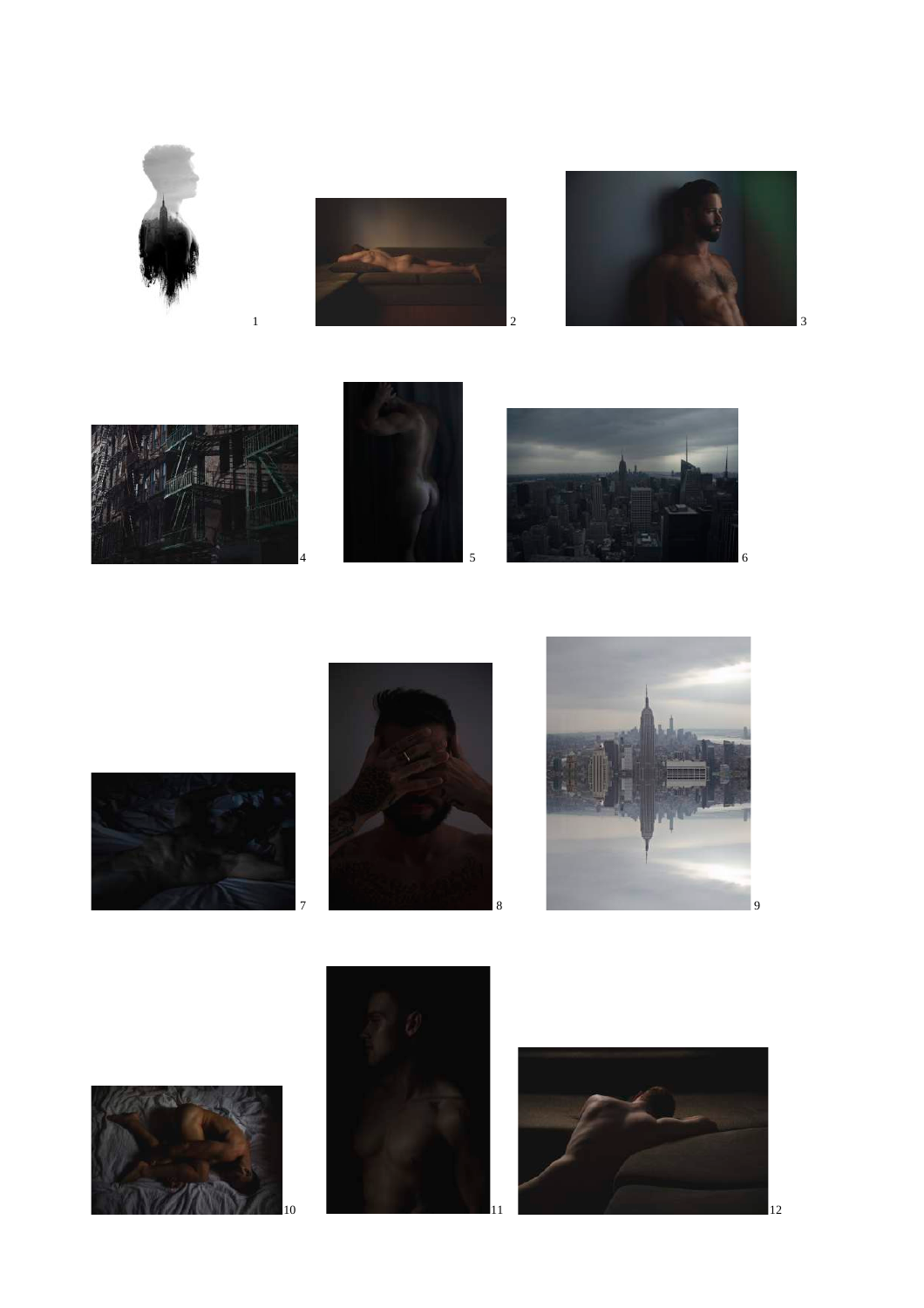